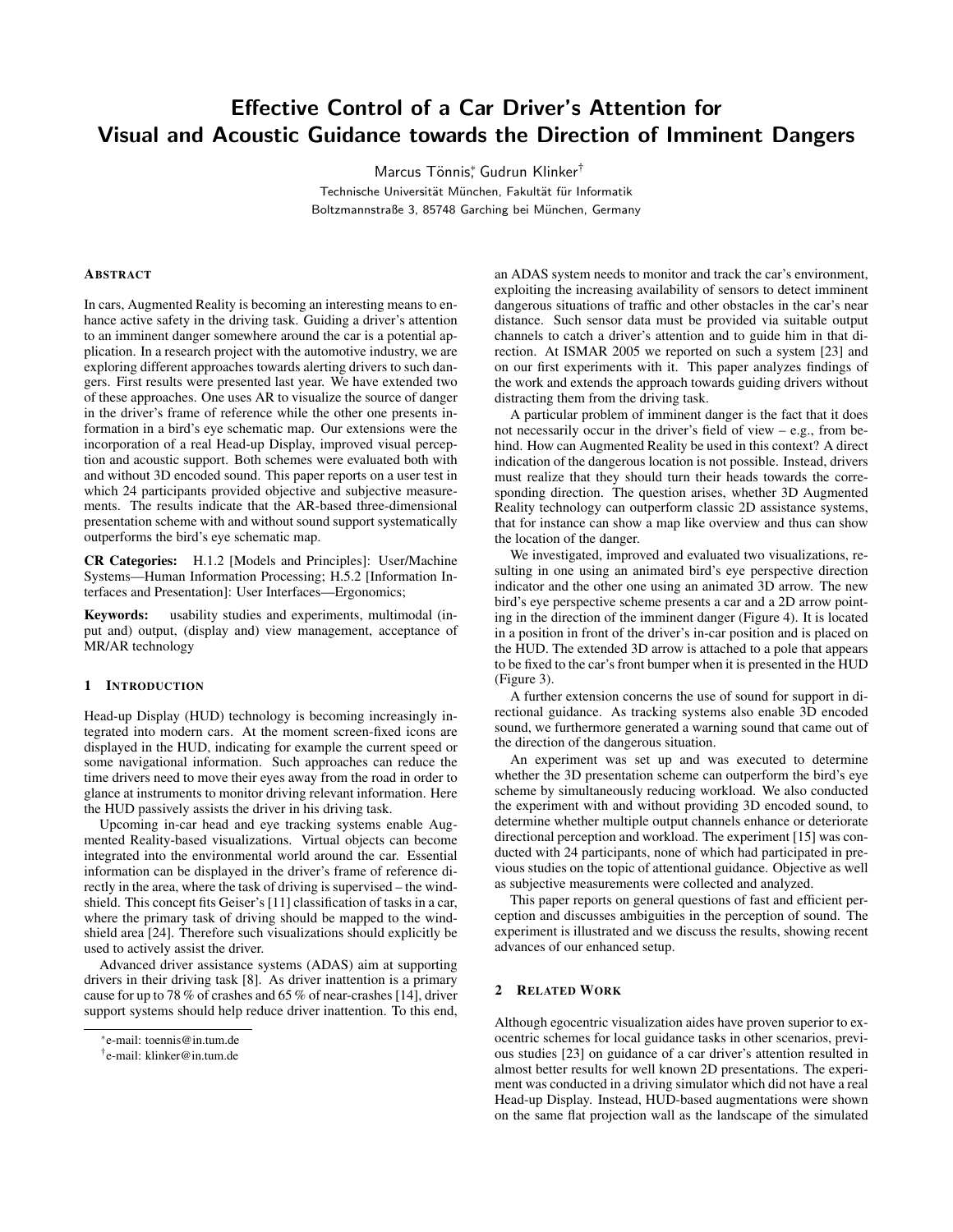environment. In case of the perspectively rendered 3D arrow, its planar projection and its basic shape, a cone and a cylinder, made it difficult for drivers to perceive the orientation of the arrow. Furthermore, sometimes the experiment revealed a mental translation of the floating arrow from its original location 3 m in front backwards to the position of the driver's head. Except for its virtual appearance about 3 m in front of the driver's head, it had no further fixation on the car, complicating the estimation of the exact position of the arrow. Therefore, it was very difficult for drivers to obtain a good mental picture of the place of the imminent danger towards which the arrow was pointing. As a result, drivers looked too far backwards and generated higher errors in determining the correct direction than with the bird's eye map.

Navigational tasks are related to guidance of attention. Various research on such tasks and wayfinding in virtual environments has been conducted. The work of Chittaro and Burigat [7] concerns the design of the visual part of presentation schemes. They examined aides for enhanced navigation in virtual environments by comparing 3D arrow schemes with 2D schemes. Experiments in a flight simulator resulted in the finding that a majority of the participants found their destination easiest by use of the 3D navigational arrow. The participants also preferred this kind of scheme. The visualization consisted of an arrow defined by a cone and a cylinder. A sphere at the back end of the arrow defined the mountng point for rotations. Since more than one arrow could be seen simultaneously, the sphere specified the origin that was rotationally invariant.

Smith and Hart [22] evaluated various presentation schemes for wayfinding tasks in virtual environments, measuring their cognitive loads. Among other schemes, a 2D graphical compass and a 3D graphical plan were evaluated. The 3D graphical plan was presented as a long ribbon floating some meters above the ground, and going from the start to the destination. The user had to walk underneath the ribbon to get to the destination. From all evaluated schemes, the 2D graphical compass and the 3D graphical plan required the highest mental load. Smith and Hart did not yet evaluate a 3D compass.

Wang [25] also compared schemes for navigational tasks. He describes a dependency in exocentric systems between the viewpoint's distance to the own avatar and global and local control. The larger the distance is, the better global awareness is, but similarly local guidance performance deteriorates. To guarantee good control of the close environment, short distances for presentation schemes are recommended.

Ergonomic aspects of ADAS systems and especially collision warning systems have been evaluated. Experiments on such assistance systems cover visual, as well as acoustic and multi-modal driver feedback. Campbell et al. [6] compared various symbols for ADAS systems, which were intended to warn about frontal and lateral collisions, as well as about lane departures. They found that 2D presentations from the side were optimal for frontal warnings and bird's eye presentations were best suited for lateral collisions. Their study only evaluated 2D presentation schemes where all ranked almost equally.

Sayer [20] requested study participants to develop dead-angle warnings for lane-change assistance systems. Afterwards all participants had to rank those symbols. In every case, bird's eye perspectives ranked best.

Wickens and Seppelt [21] published a survey on 18 experiments that rate visual and auditory signals for various tasks in an in-car environment. The summary states that generally acoustic warnings should be used, except when the optical warning appears in the foveal field of view of the driver.

Lerner [19] offers extensive guidelines for the design of optical, acoustical and tactile warnings. In general, he recommends the use of multi level warning systems: At least one pre-warning, followed by a more immersive one. On the highest level of warnings, redundancy is important to ensure that a warning is definetly realized. This is supported by Bubb [5]. He states that feedback must be given on as many sensory channels as possible.

Gunther [13] explored ways to use sound to support wayfinding in virtual worlds. He states that object detection is supported, but that getting a global overview can be disturbed. Furthermore he points out a problem in distinguishing spatial sounds from positions in front and behind the subject.

## 3 PRESENTATION CONCEPT

Using his steering wheel and pedals, the driver indirectly interacts with the world outside the car. Most of the time the driver gets feedback from his driving task and from other traffic through the windshield but also gets feedback through other windows. The driver has to care for the 3D relationships between his car and other cars or obstacles. If an imminent danger occurs, for instance an upcoming crash, the driver not only has to become aware of the danger, but also of the location of dangerous situation. It is conceivable to use bird's eye presentations schemes that are already used in systems providing drivers distance information when they park their cars. They show the car and colored bars to indicate shortening distances. Yet, in contrast to a parking scenario, dangerous situations can occur at any speed. The mental load of an exocentric presentation may be too high and time consuming for drivers going at high speeds. They mentally have to transform their view into the exocentric bird's eye perspective, get an overview of spatial relationships in that perspective, transform them back and then determine the specified location with respect to their egocentric position.

Using an egocentric AR perspective reduces the effort of transformating between several coordinate frames. Unfortunately, a dangerous situation may not be in the driver's field of view. Therefore a location indicator is not useful – the driver's attention needs to be guided. A ribbon metaphor similar to the one of Smith and Hart [22] could be used to guide a driver. The ribbon starts at the position of the driver, first heads straight forward, so that the driver can see it and then turns towards the imminent danger. The eyes just have to follow the course of the ribbon and reach the destination. Such a ribbon cannot be presented above the driver, because it could not reach the dangerous location on the ground. Placing the ribbon like a carpet on the ground would cover a certain area of the environment and therefore is not suitable in ADAS systems. Furthermore it could be misinterpreted as a navigation information. A compass metaphor appears to be more promising for the use in cars like it was used in the previous evaluation. We generated a detailed visual presentation concept with two visualization schemes generated from the compass metaphor. Incorporating the indication of the direction in both visualization schemes maintains comparability for the evaluation and correct analysis. Otherwise it would not exactly be possible to attribute certain influences to the effects on objectively measured variables.

Furthermore we extended the concept by 3D encoded sound to improve importance of warnings and for further directional guidance.

#### 3.1 Visual Presentation Concept

Generally intuitivity and simplicity are important for the design of visualization schemes. Visualization schemes must not be overloaded with details, but use an easy design and they must be easy to understand [19].

Both visualization schemes are animated to appear urgent. Animated icons are perceived better and therefore are more suitable for immediate alerts because they attract the direct attention of the driver [16].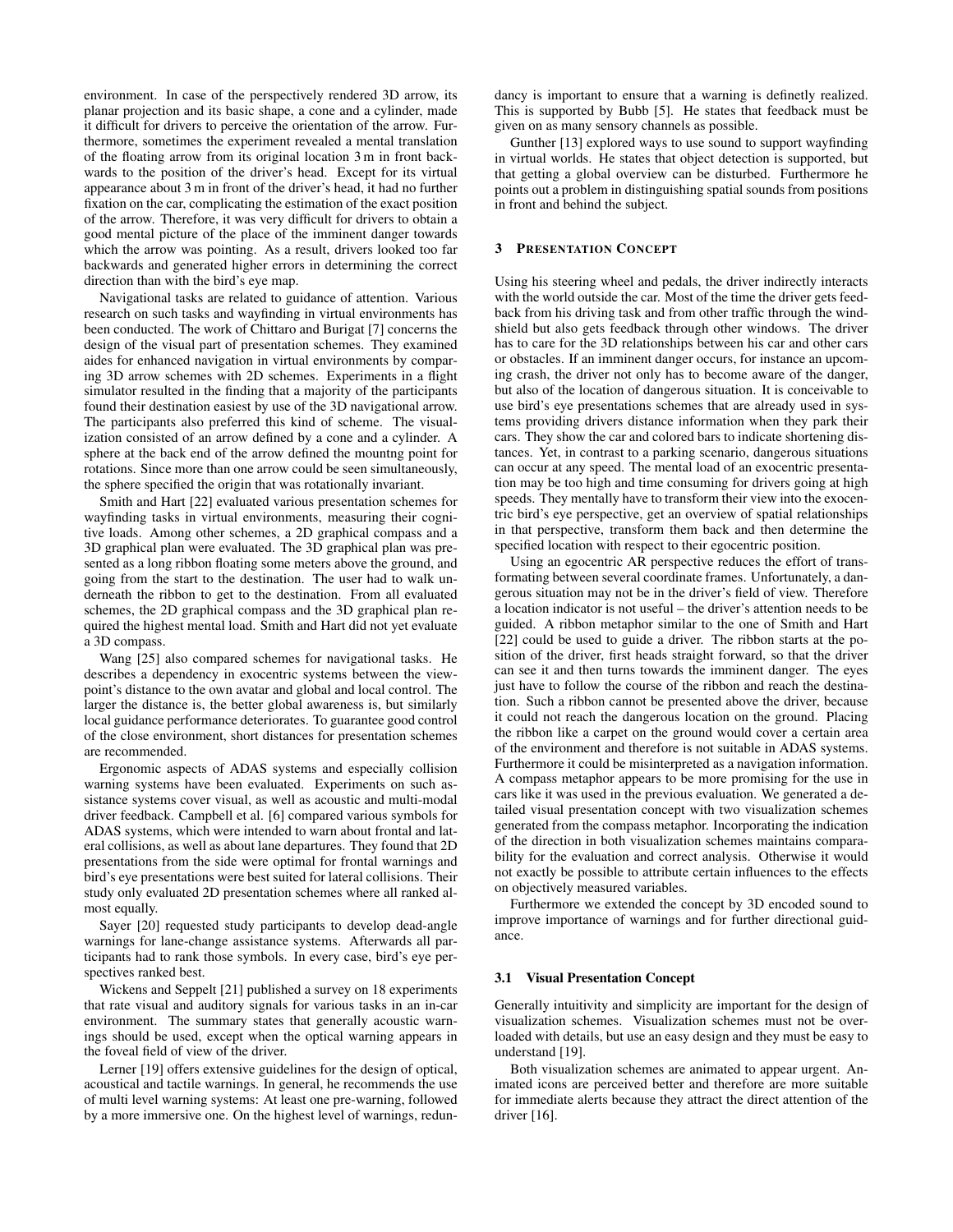



(a) A 3D arrow with three fins each fin is oriented in another direction

(b) A 3D arrow with four fins - two opposite fins are aligned along the same spatial axis

# Figure 1:

#### 3.1.1 3D Arrow Warning Scheme

The first visualization scheme extends a 3D arrow floating in front of the driver's head, pointing into the direction of the danger. The direction of a simple 3D arrow made out of a cone and a cylinder is difficult to interpret in its direction, when it is pointing directly forward or backward. Attaching fins at the rear-side of the arrow dissolves this ambiguity. After creating mock-ups with three and four equally distributed fins, we selected the three-finned approach. For the three finned approach (see figure  $1(a)$ ), two fins (which are at least visible in every rotational state of the 3D arrow) always aim into different directions from the arrow pole and at least one is not aligned along the line of sight. Therefore perceptibility of the direction is increased. For the four finned approach (see figure 1(b)), each two opposite fins are aligned along the same axis and only convey the spatial alignment of this axis. Figure 1 shows both types of 3D arrows and illustrates the alignment of the fins.

A further problem in identifying the exact direction is, that the location of the floating arrow in front of the driver at the distance of the front bumper is unknown and therefore some people translate the arrow to their own head's position. Figure 2 shows this in a sketch. As a result, the imminent danger is searched for in a too far backward orientation. To avoid any ambiguity about the exact location, where the 3D arrow is, we attached a vertical pole to the arrow. From the driver's perspective this pole seems to be mounted at the front of the car. The focal distance of the virtual image in the HUD was placed at the same distance.



Figure 2: Sketch for the cognitive transformation of the 3D arrow. Arrow 1 shows the real position and arrow 2 the transformed position

AR visualizations must not cover large areas in the windshield, because obstacles in upcoming traffic could be occluded. A minimal volume for indicating various directions of the arrow is reached by rotating the arrow around its midpoint rather than its back end. The arrow is mounted accordingly on the pole. Figure 3 shows the 3D arrow from the driver's point of view.

For enhanced attentional capture and increased spatial percep-



Figure 3: The 3D arrow pointing to the back right

tion of the arrow's direction, a short animated rotation has been implemented. The 3D arrow appears in front of the driver, fixed to the pole. At this moment it is pointing in a direction that is  $45^\circ$ off from the direction of imminent danger, oriented forwards. The arrow immediately starts to rotate horizontally by 45◦ into the direction of the imminent danger. This animation takes 0.25*s*. The rotation around the horizontal axis has been chosen, because it is the most familiar rotation for ground traffic. All other rotations, would have to include vertical rotations and therefore require more spatial interpretation.

# 3.1.2 Bird's Eye Perspective Warning Scheme

A bird's eye perspective is capable of displaying locations close to a car. To suppress the effect of incomparability of different visualization approaches, as a location indication would manifest w.r.t. to a directional indication, we decided to use the compass metaphor as well. If the first visualization scheme indicates a direction and the bird's eye perspective shows a location, the results of the experiment could not accurately get analyzed. The results can not explicitly show, if a certain benefit of a visualization scheme was generated by the dependency to a frame of reference or by the difference in describing the target. Thus, our second presentation scheme uses a bird's eye sketch of the car with a 2D arrow pointing into the direction of the upcoming danger.

The arrow has been placed in front of the car silhouette. The arrow slightly overlaps with the car to avoid the impression that the arrow might be pointing towards the front of the  $car - as$  might be conceivable for indicating, for instance, a malfunctioning front light. For the same reason the silhouette is shown in green, avoing the impression that existing damages on the car are being indicated. Furthermore, the arrow has been placed in front of the driver's position rather than along the central axis. In principle, the bird's eye presentation scheme is almost a projected visualization of the 3D arrow scheme, seen from above. All these design decisions attribute to the generation of a spatial relationship between the arrow and the car, without indexing the car itself. Figure 4 illustrates the appearance of the bird's eye perspective from the driver's point of view in the HUD.

While the warning scheme is active, it is blinking at a rate of four Hertz, following the recommendation of Lerner [18] to get the driver's attention.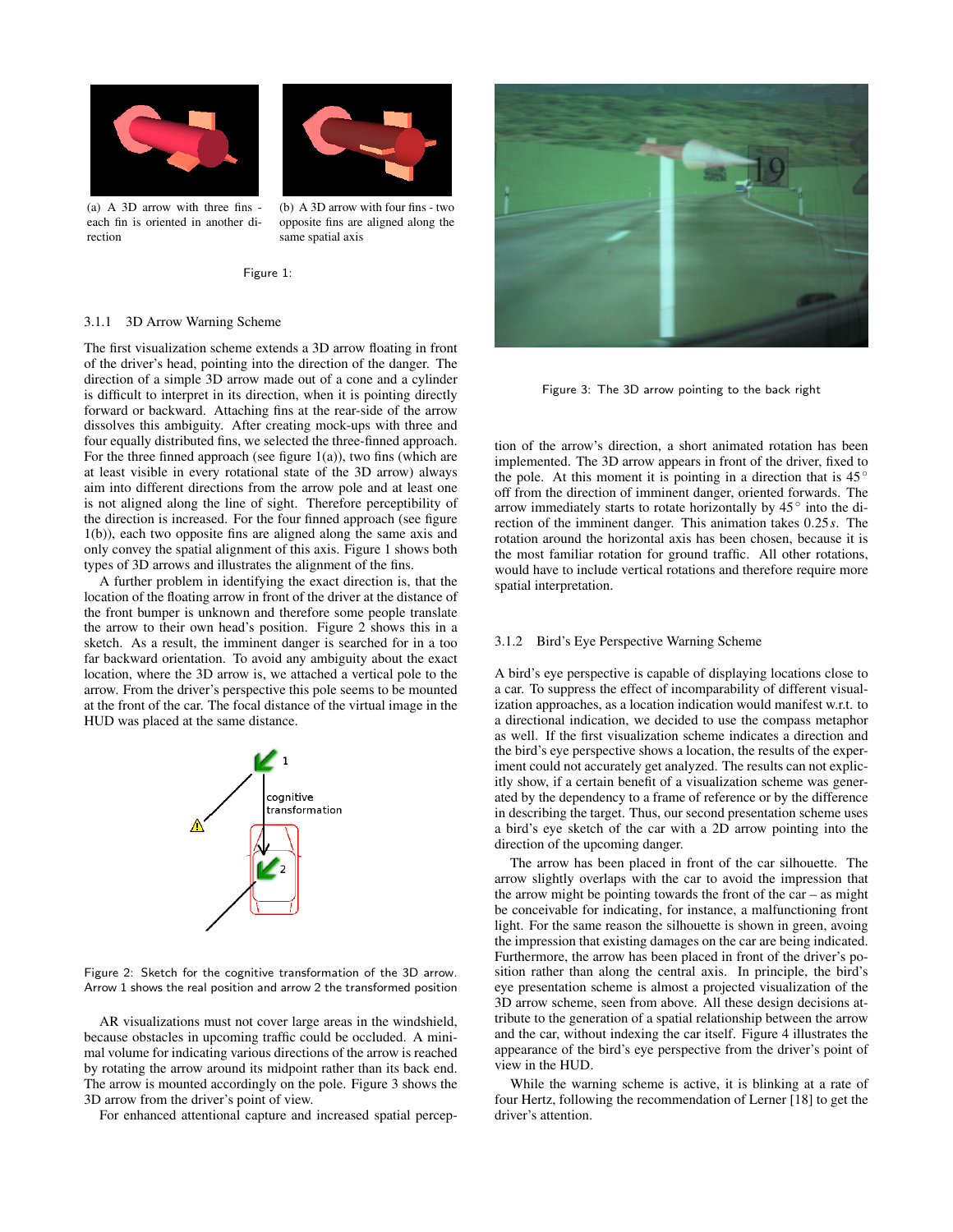

Figure 4: The bird's eye perspective pointing behind the car to the right

## 3.2 Guidance Using the Acoustic Channel

The auditory channel offers a means for providing additional directionally encoded information. A multi-modal extension with 3D encoded sound supports acoustic guidance. It has been well established that is useful to announce critical information on as many sensory channels as possible [5, 19]. For warnings which require fast reactions, abstract sounds are preferred to the use of speech indicators [16]. 3D encoded warning sounds are well suited to control the attention of car drivers and to give them further hints regarding the position and direction of imminent danger.

It is not clear whether a warning signal is a location identifier or a directional indicator. If sound specified a location, the presentation concept would not be affected, but the experiment could not be executed because two independent variables would influence each other. It would remain unclear, whether the indication of direction of the visual presentation scheme was supported by sound or whether the location indicating property of sound increased the perception. To keep the experiment objectively measurable, this ambiguity of sound has to be discussed. In general, sounds always are hybrids of location and direction indication. On the one hand, a sound originates from a certain direction and therefore indicates this specific direction. For familiar sounds, distance becomes indirectly specified through loudness and frequency of tones. Furthermore sounds are reflected by objects in the environment. Such secondary sounds enable 3D location estimation for the listener. Although a warning sound is not an explicit direction indicator, its use as a directional warning scheme can be considered valid when secondary sound reflections are suppressed.

The auditory channel provides two mechanisms for spatial localization [1]. First, for frequencies below 1500 Hertz localization works through the perception of the differential delay between the left and the right ear. The brain analyzes phase differences of the waves reaching the ear and infers the corresponding direction of the sound. The wave length of the sound has to be longer than the distance of both ears, which causes the restriction to frequencies below 1500 Hz. The second locating mechanism uses perception of intensity for frequencies above 1500 Hz. Shadowing and attenuation effects of the head generate different levels of the waves in the ears, from which the brain estimates the corresponding direction. Only wave lengths that are shorter than the width of the head are attenuated. Frequencies near 1500 Hz are difficult to locate, because both location mechanisms reach physical limits.

Another phenomenon of sound is that certain frequency levels

are attributed to certain directions [17, 1]. Frequencies around 300 Hz and 3000 Hz seem to be in front, while frequencies around 1000 Hz seem to come from the rear.

Therefore we designed an warning sound composed of eight harmonic frequencies, 600, 1000, 1400, 1800, 2200, 2400, 2800, 3200 Hz [12]. The frequencies above 2200 Hz were intensified to satisfy the requirement for high urgency. The use of frequencies below and above 1500 Hz enables both locating mechanisms. This mixture also compensates for unconscious association with certain directions.

The sound has been modeled with a periodicity of 4 Hz [18], to be synchronized with the blinking of the visual warning scheme.

# 4 EXPERIMENT

We have implemented the presentation schemes and have set up a test environment in a driving simulator. This setup enables measuring how driving performance of car drivers is affected by alerts due to external dangers, e.g. potential collision with a car coming from behind.

# 4.1 Physical Setup

The stationary driving simulator is shown in figure 6. It consists of a BMW E30 convertible, equipped with a steering wheel, a gas and a breaking pedal to control the motion path of the car during the simulation. The corner speakers of a Dolby 5.1 sound system have been installed in a modified dashboard, respectively on top of the backrest of the backseats.

A rural landscape and simulated traffic scenes are shown on a planar projection wall at a focal distance of 3 meters in front of the car driver. The simulation projects the scenery from a fixed general driver's head position in the car and covers a 50-degree visual field of view [23].

The car is surrounded by 20 evenly spaced, letter-sized sheets of paper. The sheets are labeled with numbers between 1 and 20. They are arranged in random order around the car in height of the driver's head.

#### 4.2 Construction of the Head-Up Display

One major problem is the technical presentation of a 3D shape in an in-car environment, where no additional hardware like Headmounted Displays (HMD) or polarized glasses are allowed [9, 10].

Approaches in driving simulators which projected HUD visualizations onto the same projection wall as the landscape scenery complicate spatial perception of these shapes' alignment. The 2D image of the 3D object is projected onto the projection wall. The participants have to mentally reconstruct the 3D shape from the 2D image. This works acceptably well for objects that are associated with other objects, such as another car, whose external shape is familiar in the context of roads and the overall environment. Additional objects like a 3D arrow without a fixed attachment to the car are more difficult to interpret since they should not be associated with the physical projection wall.

Spatial decoupling of HUD presentations and virtual scenery is the way out of this issue. Placing virtual objects, where no associable real object such as the projection wall exists, increases volumetric perception of the virtual 3D objects. To achieve this we used the same approach as car manufacturers do with their HUDs [2]. Figure 5 illustrates the general setup.

Our approach requires a larger field of view of the HUD. We placed a second projection wall besides the right side of the car, where it is almost covered by the right A-pillar from the driver's point of view (see figure  $6(a)$ ). A flat glass plane in front of the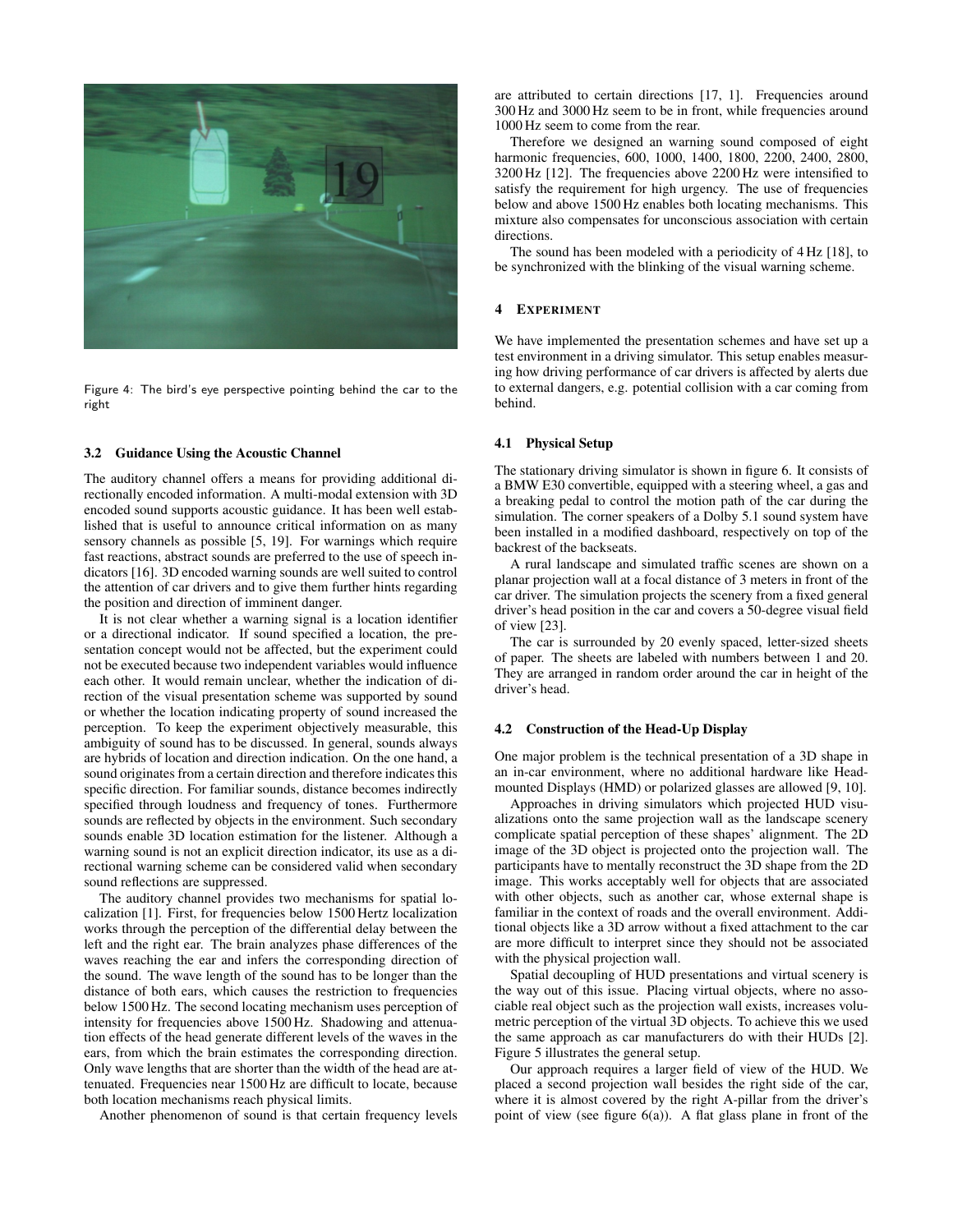

Figure 5: The principle of the HUD of BMW, a bright display behind the dashboard generates the image that is mirrored into the windshield and appears in distance of the front bumper

driver acts as a combiner (see figure 6(b)) and mirrors the augmented objects into the real environment. Added distances between the second smaller projection wall, the combiner and the driver's eyes result in a focal image plane at about 2 meters in front of the driver, right at the distance of the front bumper (see figure  $6(c)$ ).

This depth is exactly the depth, at which the 3D arrow can be mounted to the car's front. Thus a imaginable alignment to another object is produced. On the one hand, 3D perception is enhanced by a size relationship to the well known car and on the other hand, the superimposed 3D arrow is decoupled in depth from the projection wall in 3 m distance.

The second projector for the HUD screen was appropriately calibrated to be combined with the projector of the driving simulation that shows the superimposed scenery from the general driver's head position in the car.

## 4.3 Participants

The experiment was executed with 24 participants none of which had participated in a simular study. 14 participants were male, ten female. The average age was 39.2, the standard deviation 13.3, and the largest group was between the age of 46 and 55 years. The youngest participant was 20 year old, the oldest 60 years. The subjects were paid 15 Euro for their participation.

### 4.4 Test Procedure

After filling out a demographic questionnaire, the participants had a test drive of about 10 minutes to familiarize themselves with handling a stationary driving simulator. Afterwards they were presented each of the warning schemes pointing forward, sideward and backward, so that they got a first impression of the presentation schemes. In the next step the objective measurements were performed. We used a Within-Subjects design [4] for the experiment. For each of the four presentation schemes, the subjects drove for about 15 minutes on a rural landscape course. The experimenter activated each of the 20 different directional indicators in permuted order. The subjects then had to react to the presented alert by turning their heads in the perceived direction of imminent danger and reading out loud the number of the closest paper sheet. The time from activating an alert to task completion by the subject was recorded. Finally the participants had to fill out a subjective questionnaire.

#### 4.5 Independent Variables

The selected presentation scheme was the independent variable in the Within-Subjects design. All 24 participants were exposed to all four presentation schemes: bird's eye perspective and 3D arrow, both without and with 3D sound. Groups of six participants each started with a different presentation scheme. The follow up schemes also were permuted for each group accordingly. In each

case, 20 alert situations were generated for each scheme. The sequence of alert positions was permuted in each session.

## 4.6 Objective Dependent Variables

During the tests, *speed* and *lane deviation* of the car were recorded in a protocol file at a frequency of 30 Hz. Deduced speed change and the lane deviation are indicators how much drivers are distracted by the presentation schemes of the alerts, since their interpretation adds a secondary cognitive load on drivers – in addition to the primary driving task. If presentation schemes capture too much of the driver's attention, they are not suitable for use in cars. Those schemes could lead to further imminent dangers such as, for example, the situation of a driver leaving his own lane and going offroad.

Furthermore the protocol recorded discrete tokens of the points in time when a presentation scheme was activated and when the identification of a paper sheet was accomplished. The time differences describe the *response time*. This variable is the most important objective measurement, because in case of a dangerous situation, the driver's reaction time is more important for avoiding a time critical accident than any mistake in keeping the lane or keeping speed.

The experimenter wrote down the spoken-out number of each paper sheet in a written protocol for each participant, together with the correct number, i.e. the number that was used for generating the alert. From this data, the *average mistake* and the *error quotient* were computed. The average mistake specifies by how many paper sheets an answer was off in comparison to the correct paper sheet. The error quotient counts the number of wrong answers relative to all exposures. Both variables are indicators for the spatial accuracy of the presentation schemes.

## 4.7 Subjective Questions

The final questionnaire covered the subjective impression, the participants had during and about the experiment. The subjects had to answer the following four questions, grading them according to the scheme in German schools from 1 (best) to 6 (worst):

- How much did you like a certain variant?
- How well could you deal with it?
- How quickly could you nominate the corresponding paper sheet?
- How exactly could you identify the paper sheet?

These four self-appraisals had to be filled out for all four presentation schemes.

The session ended with a final question aimed at ranking how much participants were pleased with the four presentation schemes with respect to each other.

## 5 RESULTS AND DISCUSSION

The following section reports on computed results. The tables list mean and standard deviation of the measured values. Furthermore they show the computed significances as  $\alpha$ -values for the aggregated results. The significances are presented first, followed by mean and standard deviation. The text furthermore shows minimum and maximum values and discusses the results.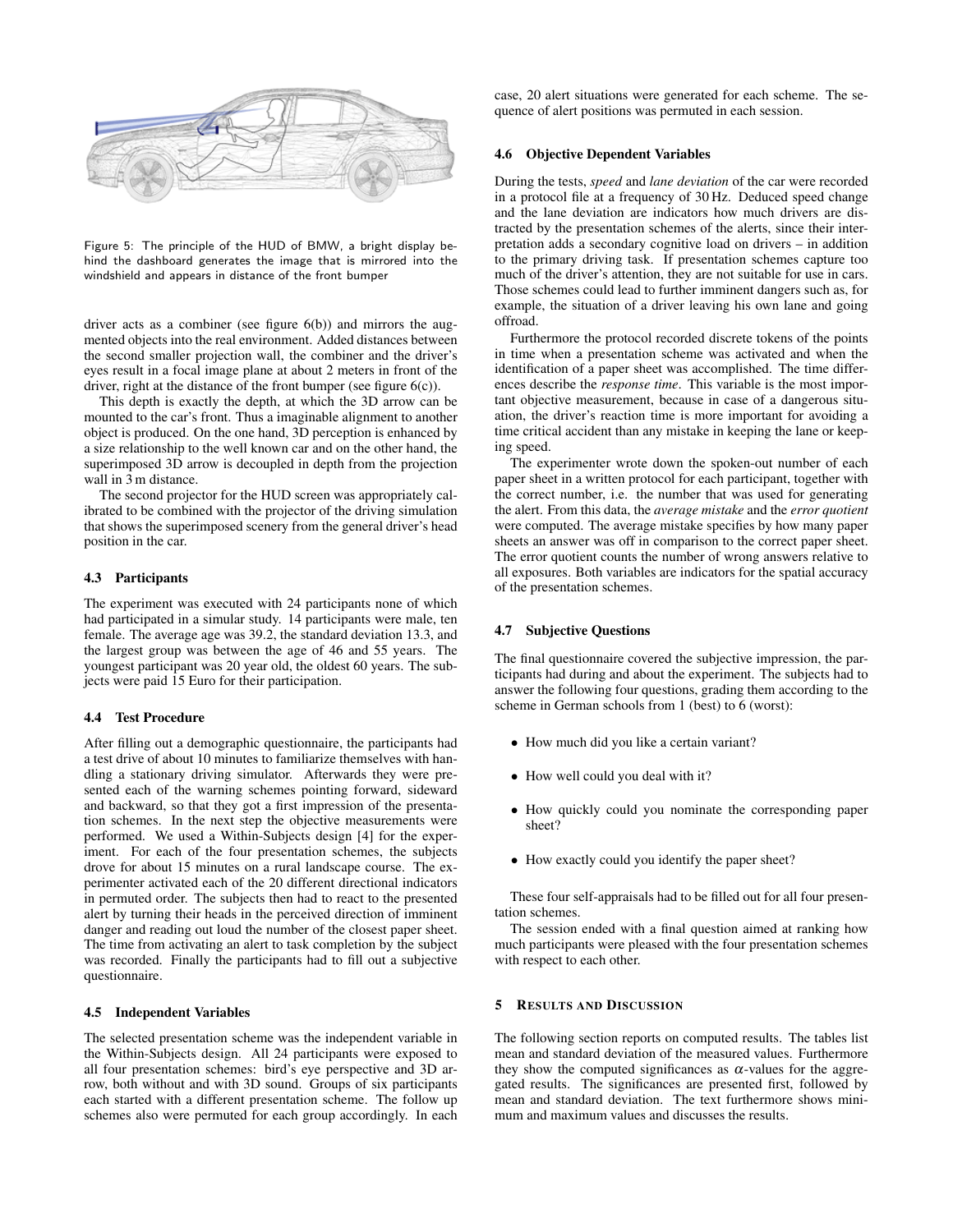

(a) Emergence of the HUD-Image (b) HUD-Combiner (c) Superimposed Scenery

Figure 6: Construction of the Head-Up Display

#### 5.1 Objective Measurements

Objective measurements were gathered from 24 subjects for four times 20 dangerous situations, resulting in 1920 records, 480 for each visualization scheme. Significances were computed for all measurements, given as  $\alpha$ -values. The significance niveau is  $\alpha =$  $0.83\% = 0.0083$ . We used a one way analysis of variance with Bonferroni-correction [3]. The Bonferroni-correction adjusts the significance niveau to the possible amount of combinationof pairs. The four variants of the experiment allow six combinations, therefore dividing a general significance niveau of 0.05 by a value of 6.

#### 5.1.1 Response Time

The response time indicates how long the subject needed from the first appearance of a presentation scheme until they nominated a paper sheet. The aggregated results for the reaction time can be seen in table 1. The 3D arrow presentation scheme with sound achieved the best results with a mean of 2.66 s (std.dev 0.66 s), followed by the same variant without sound (mean 2.93 s, std.dev 0.94 s). The next best reactions with a mean of 3.32 s (std.dev 0.93 s) was the bird's eye presentation scheme with sound. The slowest variant was the bird's eye presentation scheme without sound (mean 3.77 s, std.dev 1.46 s). The results are significant, except for the pairs that only differ in having sound or not.

| $\alpha$ -Values |            | no sound  |        | with sound |        |
|------------------|------------|-----------|--------|------------|--------|
|                  |            | 3D<br>ar- | Bird's | 3D<br>ar-  | Bird's |
|                  |            | row       | eye    | row        | eye    |
| no               | 3D arrow   |           | 0.001  | 0.049      | 0.006  |
| sound            | Bird's eye |           |        | 0.000      | 0.068  |
| with             | 3D arrow   |           |        |            | 0.000  |
| sound            | Bird's eye |           |        |            |        |
| Mean [s]         |            | 2.93      | 3.77   | 2.66       | 3.32   |
| Std.dev [s]      |            | 0.94      | 1.46   | 0.66       | 0.93   |

Table 1: Response Time

The longest reaction time was 7.89 s in the bird's eye perspective presentation scheme. The shortest reaction time was 1.65 s under the 3D arrow with sound.

For the response time, the 3D arrow scheme is superior to the bird's eye scheme and each time the variant with sound is superior to that without sound. Thus sound serves its purpose to increase attentional capture. Especially the amount of very slow reaction times is reduced dramatically by use of acoustic signals.

The 3D perception time of the arrow is reduced by decoupling it from the projection wall. Thus a monoscopic Augmented Reality presentation like the 3D arrow, that is placed in free space in front of the driver is easier to perceive in its 3D shape than one that is projected onto a projection wall. This fact must be taken into account for further driving simulator experiments.

## 5.1.2 Average Mistake

The average mistake indicates how many paper sheets a participant's answer was off from the correct paper sheet. The content of table 2 indicates: The average mistake for the 3D arrow is minimally lower than the average error for the 3D arrow scheme with sound (0.71 to 0.73, with std.dev 0.34 without sound to 0.32 with sound). The third best result (0.83, std.dev 0.33) occurred by the bird's eye scheme with sound, while the worst results were computed from the pure bird's eye presentation (0.94, std.dev 0.68). None of the results is significant.

| $\alpha$ -Values |            | no sound  |        | with sound |        |
|------------------|------------|-----------|--------|------------|--------|
|                  |            | 3D<br>ar- | Bird's | 3D<br>ar-  | Bird's |
|                  |            | row       | eye    | row        | eye    |
| no               | 3D arrow   |           | 0.113  | 0.709      | 0.129  |
| sound            | Bird's eye |           |        | 0.184      | 0.183  |
| with             | 3D arrow   |           |        |            | 0.396  |
| sound            | Bird's eye |           |        |            |        |
| Mean $\prod$     |            | 0.71      | 0.94   | 0.73       | 0.83   |
| Std.dev []       |            | 0.34      | 0.68   | 0.32       | 0.33   |

Table 2: Average Mistake

The largest average mistake occurred in the pure bird's eye scheme with a value of 3.8. The lowest average mistake was 0.2 measured in the 3D arrow experiment without sound.

Transformation into the bird's eye perspective and back into the egocentric perspective seems to increase angular errors. Future ADAS systems should thus strive for keeping subjects within their own frame of reference. Furthermore the use of a pole to fix the 3D arrow on a certain position prohibits the potential mental translation of the driver's position in the car. The results show that sound generally does not increase accuracy, but in case of the bird's eye scheme, sound can reduce large mistakes in interpreting directions.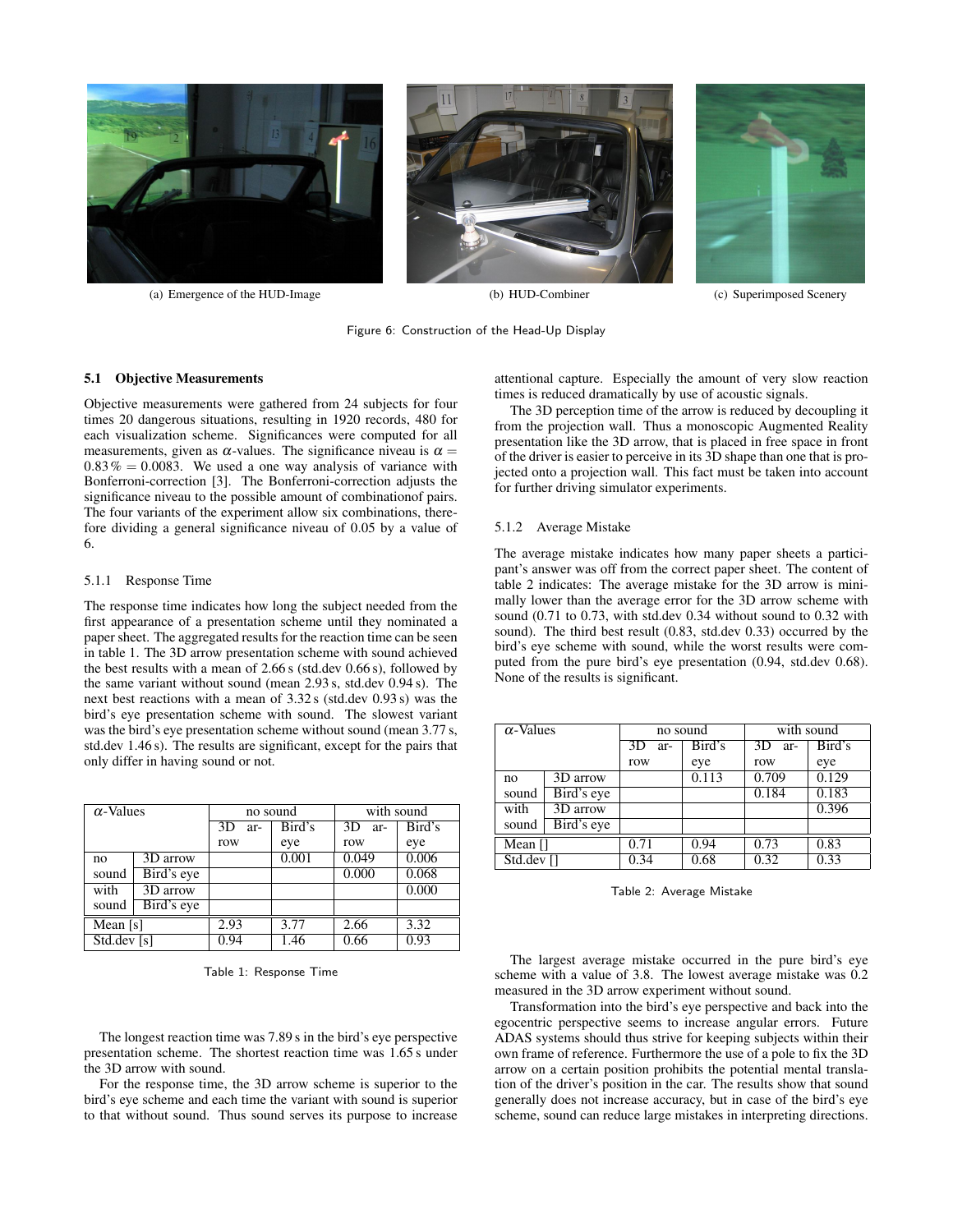## 5.1.3 Error Quotient

The error quotient shows how often the participants failed to name the indicated paper sheet. Again, the 3D arrow without sound performed best with an error quotient of 0.48 (std.dev 0.13), closely followed by the same variant with sound (error quotient 0.52, std.dev 0.14). Both bird's eye presentation schemes (with and without sound) achieved almost similar values of 0.58 for the error quotient (std.dev 0.14).

There are no significances in the paired error quotient comparison, as table 3 shows.

| $\alpha$ -Values |            | no sound  |        | with sound |        |
|------------------|------------|-----------|--------|------------|--------|
|                  |            | 3D<br>ar- | Bird's | 3D<br>ar-  | Bird's |
|                  |            | row       | eye    | row        | eye    |
| no               | 3D arrow   |           | 0.019  | 0.223      | 0.013  |
| sound            | Bird's eye |           |        | 0.124      | 0.810  |
| with             | 3D arrow   |           |        |            | 0.098  |
| sound            | Bird's eye |           |        |            |        |
| Mean $\Box$      |            | 0.48      | 0.58   | 0.52       | 0.58   |
| Std.dev []       |            | 0.13      | 0.14   | 0.14       | 0.14   |

Table 3: Error Quotient

The maximum error quotient with a value of 0.85 occurred in the pure bird's eye presentation, while the minimum value of 0.20 again was generated from the pure 3D arrow without sound. The pure 3D arrow presentation scheme is the only one with a majority of correctly identified paper sheets. Here again, the use of the same frame of reference for the indication of the direction proves to be more useful than the exocentric perspective. Furthermore 3D perception is highly increased by placing the warning icons, especially the 3D arrow, onto a separate spatially decoupled display.

#### 5.1.4 Mean Lane Departure

Lane departures can occur in both lateral directions. To illustrate this, we use negative values for departures to the left and positive values for departures to the right side. These values indicate a departure from the perfect trajectory in the own lane.

The 3D arrow with sound has the smallest mean value  $(-0.02 \text{ m}$ , std.dev 0.27 m). It is followed by the 3D arrow scheme with sound which has a mean value of -0.04 m (std.dev 0.26 m). The third best presentation scheme is the bird's eye perspective with sound (mean value -0.07 m, std.dev 0.22 m). The worst presentation scheme is the bird's eye presentation without sound with a average lane deviation of -0.13 m (std.dev 0.21 m). The results are not significant, as table 4 illustrates.

| $\alpha$ -Values                |            | no sound  |         | with sound |         |
|---------------------------------|------------|-----------|---------|------------|---------|
|                                 |            | 3D<br>ar- | Bird's  | 3D<br>ar-  | Bird's  |
|                                 |            | row       | eye     | row        | eye     |
| no                              | 3D arrow   |           | 0.023   | 0.767      | 0.297   |
| sound                           | Bird's eye |           |         | 0.031      | 0.094   |
| with                            | 3D arrow   |           |         |            | 0.156   |
| sound                           | Bird's eye |           |         |            |         |
| Mean $[m]$                      |            | $-0.04$   | $-0.13$ | $-0.02$    | $-0.07$ |
| $\overline{\text{Std}.dev}$ [m] |            | 0.26      | 0.21    | 0.27       | 0.22    |

Table 4: Mean Lane Departure

It is remarkable, that 19 from 24 participants (76 %) using the bird's eye presentation without sound left the perfect trajectory to the left, departing towards the opposite lane. All other variants had more evenly distributed values.

As in the previous experiment, lane deviation is lower for the 3D arrow. Executing the task of getting spatial orientation is easier in the driver's personal frame of reference.

#### 5.1.5 Standard Deviation of Lane Departure

To get a proportion for the lane deviation, we computed the standard deviation of the lane departure values. The base values were taken out of the interval, a presentation scheme was activated until the paper sheet's number was spoken out.

The pure 3D arrow presentation gave the best results for the standard deviation of the lane departure with a value of 0.17 meters (std.dev 0.06). The 3D arrow scheme with sound is minimally worse with a value of 0.18 m (std.dev 0.17 m). Both bird's eye presentations almost got the same lane departure values, with a standard deviation of the lane departure of 0.20 m, but the standard deviation of the variant with sound is greater (std.dev 0.21 m), as the meter value of the variant without sound (std.dev 0.08 m). Table 5 shows that the  $\alpha$ -Values are too high for significances.

| $\alpha$ -Values                      |            | no sound  |        | with sound |        |
|---------------------------------------|------------|-----------|--------|------------|--------|
|                                       |            | 3D<br>ar- | Bird's | 3D<br>ar-  | Bird's |
|                                       |            | row       | eye    | row        | eye    |
| no                                    | 3D arrow   |           | 0.081  | 0.819      | 0.403  |
| sound                                 | Bird's eye |           |        | 0.488      | 0.991  |
| with                                  | 3D arrow   |           |        |            | 0.141  |
| sound                                 | Bird's eye |           |        |            |        |
| Mean $[m]$                            |            | 0.17      | 0.20   | 0.18       | 0.20   |
| $\overline{\text{Std.dev}[\text{m}]}$ |            | 0.06      | 0.08   | 0.17       | 0.21   |

Table 5: Standard Deviation of Lane Departure

The largest variation was 1.14 m on the test drive with the bird's eye presentation scheme with sound. The straightest road course with a variation of only 0.04 m was produced under the 3D arrow with sound.

As for the total lane departure, the standard deviation during detection of the paper sheet is minimized by use of the 3D arrow.

#### 5.1.6 Speed Variation

Speed variations indicate problems in dealing with a presentation scheme. The least speed variations were generated by the sound supported 3D arrow presentation scheme with a value of -0.61 km/h (std.dev 1.62 km/h). The variant without sound gave a value of -0.69 km/h (std.dev 1.76 km/h). The bird's eye perspective with sound reaches the third position with a value of -0.81 km/h but has a high standard deviation of 3.04 km/h. The worst results are generated by the pure bird's eye perspective (-1.11 km/h, std.dev 1.90 km/h). No value is significant here, as table 6 shows.

## 5.2 Subjective Measurements

The personal opinions were given according to the German school grade system, ranging from 1 (best) to 6 (worst).

For the question *How much did you like a certain variant?*, the 3D arrow without sound reached the first position with a mark of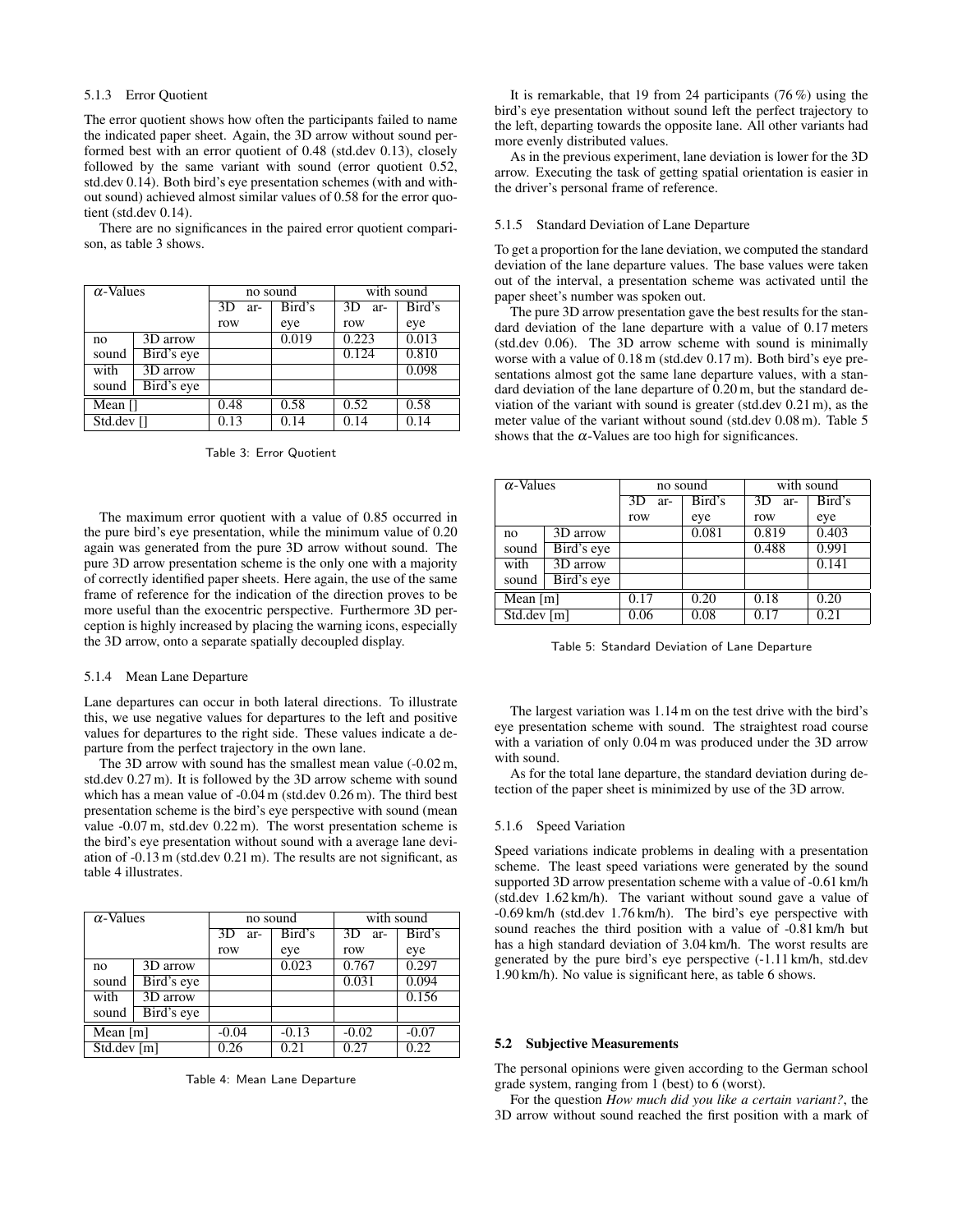| $\alpha$ -Values |                | no sound  |         | with sound |         |
|------------------|----------------|-----------|---------|------------|---------|
|                  |                | 3D<br>ar- | Bird's  | 3D<br>ar-  | Bird's  |
|                  |                | row       | eye     | row        | eye     |
| no               | 3D arrow       |           | 0.210   | 0.622      | 0.799   |
| sound            | Bird's eye     |           |         | 0.092      | 0.538   |
| with             | 3D arrow       |           |         |            | 0.629   |
| sound            | Bird's eye     |           |         |            |         |
| Mean [km/h]      |                | $-0.69$   | $-1.11$ | $-0.61$    | $-0.81$ |
|                  | Std.dev [km/h] | 1.76      | 1.90    | 1.62       | 3.04    |

Table 6: Speed Variation

2.71 and a standard deviation of 1.20. It is followed by the bird's eye perspective with a rank of 2.92 (std.dev 1.14). The third place is reached by the 3D arrow with sound (3.04, std.dev 1.15). The bird's eye perspective with sound came to the forth place with a mark of 3.17 (std.dev 1.43). All results for this question are not significant (see table 7) because they exceed the significance niveau of 0.0083.

Most participants did not like the sound, they said the sound was annoying. This was due to the experimental nature of the study, where the participants were exposured to the sounds very often. Since its activation will only happen in critical situations, such annoyance should not be taken into account.

| $\alpha$ -Values |            | no sound  |        | with sound |        |
|------------------|------------|-----------|--------|------------|--------|
|                  |            | 3D<br>ar- | Bird's | 3D<br>ar-  | Bird's |
|                  |            | row       | eye    | row        | eye    |
| no               | 3D arrow   |           | 0.564  | 0.188      | 0.293  |
| sound            | Bird's eye |           |        | 0.781      | 0.388  |
| with             | 3D arrow   |           |        |            | 0.722  |
| sound            | Bird's eye |           |        |            |        |
| Mean $\prod$     |            | 2.71      | 2.92   | 3.04       | 3.17   |
| Std.dev $\prod$  |            | 1.20      | 1.14   | 1.15       | 1.43   |

Table 7: Question: How much did you like a certain variant?

The question *How well could you deal with it?* brought the 3D arrow with sound to place number one with a mark of 2.67, standard deviation 1.27. It is followed by the same 3D arrow, but without sound (2.87, std.dev 0.99). With a larger offset, the bird's eye perspective follows with a mark of 3.29 (std.dev 1.23). The fourth place goes to the bird's eye perspective without sound (3.33, std.dev 1.17). No result is significant (see table 8).

Here the presentation schemes that use the 3D arrow are better than the bird's eye schemes. In all cases the variant with sound performed better than the corresponding one without sound.

| $\alpha$ -Values |            | no sound  |        | with sound |        |
|------------------|------------|-----------|--------|------------|--------|
|                  |            | 3D<br>ar- | Bird's | 3D<br>ar-  | Bird's |
|                  |            | row       | eye    | row        | eye    |
| no               | 3D arrow   |           | 0.141  | 0.364      | 0.233  |
| sound            | Bird's eye |           |        | 0.088      | 0.857  |
| with             | 3D arrow   |           |        |            | 0.044  |
| sound            | Bird's eye |           |        |            |        |
| Mean $\prod$     |            | 2.87      | 3.33   | 2.67       | 3.29   |
| $Std.dev$ $\Box$ |            | 0.99      | 1.17   | 1.27       | 1.23   |

Table 8: Question: How well could you deal with it?

The question *How quickly could you nominate the corresponding paper sheet?* resulted in the 3D arrow with sound on rank position number one with a mark of 2.50 (std.dev 1.18). The second best result got the 3D arrow without sound (2.79, 1.14). Place three in the ranking of this question is taken by the bird's eye presentation scheme with sound and a mark of 3.21 (std.dev 1.14). It is followed by the same scheme without sound and a mark of 3.63 with a std.dev of 1.01. Only one comparison is significant: The pair given by the bird's eye presentation and the 3D arrow presentation with sound, see table 9 for details.

The 3D arrow presentation ranked better than the bird's eye ones and every time the variants with sound were ranked better than the ones without.

| $\alpha$ -Values |            | no sound  |        | with sound |        |
|------------------|------------|-----------|--------|------------|--------|
|                  |            | 3D<br>ar- | Bird's | 3D<br>ar-  | Bird's |
|                  |            | row       | eye    | row        | eye    |
| no               | 3D arrow   |           | 0.010  | 0.032      | 0.195  |
| sound            | Bird's eye |           |        | 0.002      | 0.015  |
| with             | 3D arrow   |           |        |            | 0.026  |
| sound            | Bird's eye |           |        |            |        |
| Mean $\prod$     |            | 2.79      | 3.63   | 2.50       | 3.21   |
| Std.dev []       |            | 1.14      | 1.01   | 1.18       | 1.14   |

Table 9: Question: How quickly could you nominate the corresponding paper sheet?

The fourth question from the questionnaire was: *How exactly could you identify the paper sheet?* The participants thought, that they were best in identifying the paper sheets by getting the direction from the 3D arrow with sound. Here they ranked it in an average to 2.70 (std.dev 0.95). The second best-ranked presentation scheme was the 3D arrow without sound (2.83, std.dev 0.87). This is followed by the bird's eye perspective with an average mark of 3.17 (std.dev 0.87).  $\alpha$ -Values never are significant - see table 10.

| $\alpha$ -Values |            | no sound  |        | with sound |        |
|------------------|------------|-----------|--------|------------|--------|
|                  |            | 3D<br>ar- | Bird's | 3D<br>ar-  | Bird's |
|                  |            | row       | eye    | row        | eye    |
| no               | 3D arrow   |           | 0.027  | 0.185      | 0.224  |
| sound            | Bird's eye |           |        | 0.014      | 0.056  |
| with             | 3D arrow   |           |        |            | 0.094  |
| sound            | Bird's eye |           |        |            |        |
| Mean $\prod$     |            | 2.83      | 3.42   | 2.70       | 3.17   |
| $Std.dev$ []     |            | 0.87      | 0.88   | 0.95       | 0.87   |

Table 10: Question: How exactly could you identify the paper sheet?

Finally, the participants had to rank the presentation concepts directly. They had to specify an order, listing which presentation scheme they thought was best, second best, second worst and worst. The best placement was given to the 3D arrow presentation with sound (2.13, std.dev 1.15), followed by the pure 3D arrow averaged to 2.33 (std.dev 1.09). On position three, the bird's eye presentation scheme with sound was placed with 2.67 (std.dev 0.96), while the bird's eye presentation without sound earned the fourth rank with 2.88 (std.dev 1.19). Table 11 shows that the  $\alpha$ -values are above the critical threshold of 0,0083, therefore the results are not significant.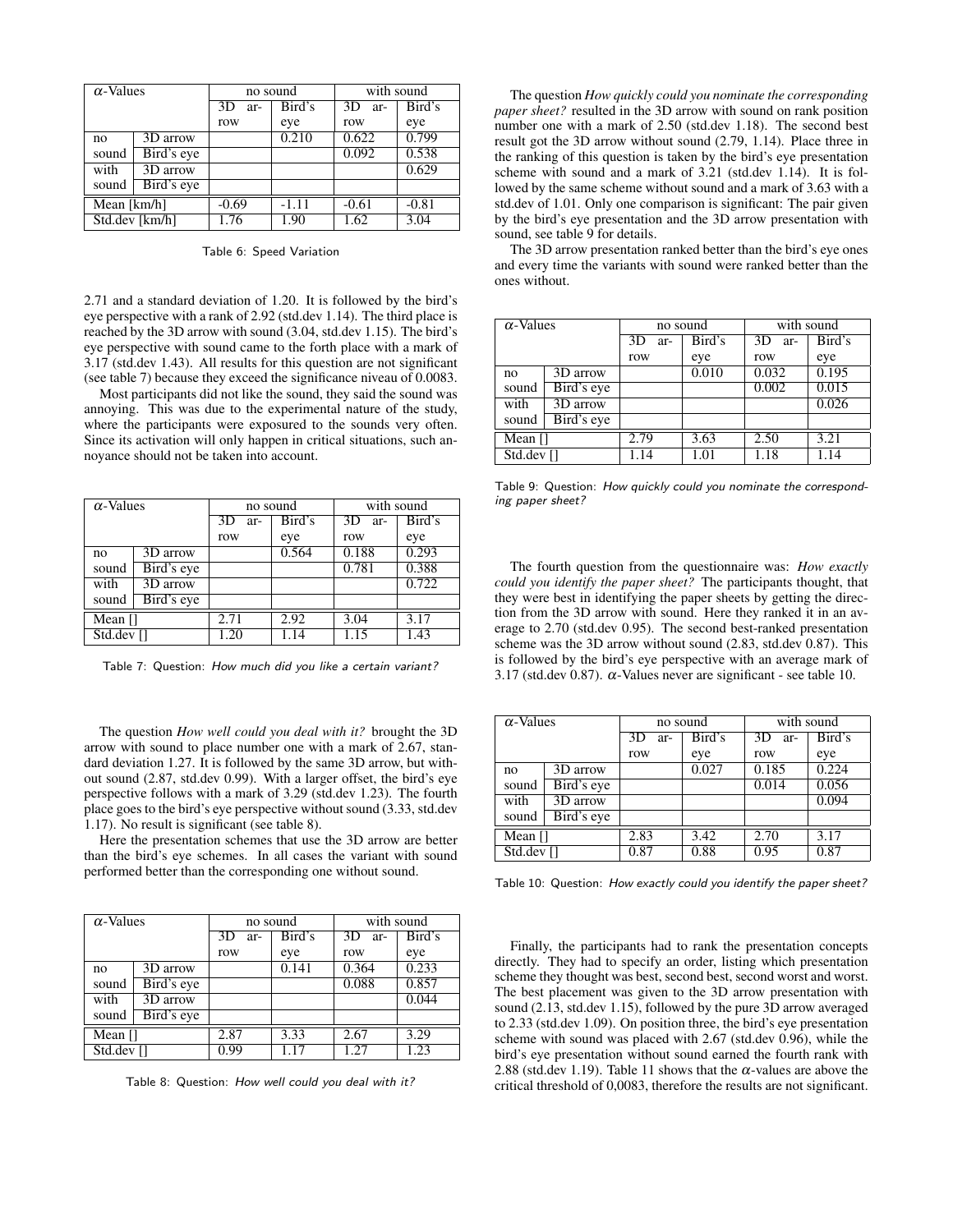| $\alpha$ -Values |            | no sound  |        | with sound |        |
|------------------|------------|-----------|--------|------------|--------|
|                  |            | 3D<br>ar- | Bird's | 3D.<br>ar- | Bird's |
|                  |            | row       | eye    | row        | eye    |
| no               | 3D arrow   |           | 0.163  | 0.504      | 0.421  |
| sound            | Bird's eye |           |        | 0.122      | 0.468  |
| with             | 3D arrow   |           |        |            | 0.120  |
| sound            | Bird's eye |           |        |            |        |
| Mean $\prod$     |            | 2.33      | 2.88   | 2.13       | 2.67   |
| Std.dev $\prod$  |            | 1.09      | 1.19   | 1.15       | 0.96   |

Table 11: Question to rank the presentation schemes w.r.t. pleasure

Summarizing all subjective measurements, the subjective order of the participants preferences states as follows:

- 1. 3D arrow with sound
- 2. pure 3D arrow
- 3. bird's eye presentation with sound
- 4. pure bird's eye presentation

The 3D arrow presentation is generally preferred, similarly the variant with sound.

#### 5.3 Comparison to Results of the Previous Experiment

Even though comparison between the previous experiment and the newly reported experiment is only valid to a limited degree, this section tries to relate both experiments one to another. Limitations to a perfect comparison are different participants with different age in the experiments and the use of a constructed HUD for presentation of the optical presentation schemes in the second experiment. In addition, the previous experiment did not take the difference of indicating a direction or a location into account. Only the driving simulator, the landscape and the test procedure were kept unchanged. These factors are dependent to the results of the experiment and generate dependent aberrations in the resulting values.

Five values of the objective measurements can be compared to the previous experiment. The most crucial value to be measured for alerting systems is the response time, which people need to react on a certain trigger. All other measurable values, lane deviation, speed variation, error quotient and average mistake are less relevant and only indicate the driver's distraction, respectively the accuracy. Comparing the reaction time between both experiments, the 3D arrow presentation with sound of the current experiment get's on first place, followed by the same variant without sound. The next best is the bird's eye presentation scheme with sound, followed by the variant without sound, both from the current experiment. The almost similar variant from the previous experiment came to the second last place with almost the same reaction time. The worst reaction time was measured for the 3D arrow of the previous experiment. With respect to lane deviation, the 3D arrow of the current experimentwas also best. For all other measurements, speed variation, error quotient and average mistake, the bird's eye presentation of the previous experiment held its superiority. But all three results are placed in the interval spun between the two types of the previous experiment, shrinking down the distance between the different variants.

There were four subjective questions in the previous experiment, asking, which presentation scheme was *liked most*, could *dealt with best*, could *fastest name* and *exactly name the paper sheet*. In all four cases, the previous experiment's bird's eye view resulted best with marks around a value of 2 (1 is best, 6 is worst), followed by both current experiments 3D arrow presentation schemes with

and without sound with marks around 2.8. The next best are the current experiment's bird's eye presentation schemes with marks in the area of 3.2. The worst results were attributed to the 3D arrow of the previous experiment, pointing to a mark of 4.

This comparison should really be read with caution, because the previous experiment did not clearly deal with the topic of pure directional indication and also brought in a direct location marker (bird's eye scheme), with which to deal is easier, but impossible to realize for the case of a egocentric presentation, when the target is not in the field of view of the driver.

# 6 CONCLUSION AND FUTURE WORK

In this paper, we have reported on our continuing studies pertaining to the guidance of driver attention. We have extended the approach to use AR in cars to assist in the driving task. This effort embarques in an important new line of research, analyzing the use of AR-based presentation metaphors in situations where users have to divide their attention between several spatially-based tasks. While managing the car and spatial relationships in the environment, the driver might not observe an imminent danger. Guiding a driver's attention towards the direction of such danger while remaining in the driver's frame of reference is superior to a presentation in another frame of reference. Primarily detection times are significantly reduced, while other factors such as speed and lane deviation are better than in an exocentric warning scheme. In time critical situations, the reaction time is the most important factor for safety, so this is the most relevant achievement. Reducing the reaction time by concurrently reducing driver distraction is the main goal to achieve when testing spatial alerting systems. Furthermore, multimodal warning presentations which use sound in combination with a visual scheme prove to be a further source of improvment towards providing fast attentional capture and towards minimizing complete misinterpretations of visual presentations.

Our findings are based on two major extensions. First, the use of a monoscopic HUD to present visual information that is registered in 3D. Second, increased perceptibility of the position and orientation of the 3D arrow.

The HUD which has been integrated into the driving simulator presents a monoscopic projection of the 3D arrow. Surely a stereoscopic HUD would further increase 3D perception significantly, but up to now there seems to be no acceptable way of introducing such a setup in a real car. Our approach instead, using the set up of available HUDs, has an extended field of view.

Another problem was identified as being the design of the 3D arrow. Generally it is recommended to use a shape as basic as possible, but spatial perception requires some more details. Extending the 3D arrow with fins as well as a short animation enhanced the perception of the orientation. Cognitive translations can be avoided by attaching the arrow to a pole that connects the 3D arrow to the car. In our experiment, the pole was very thick. Future evaluations should decrease the thickness of the pole, so that less of the driver's view is blocked.

In contrast to the previous experiment, we now can recommend the 3D arrow for use as a warning indicator specifying the direction of an imminent danger. Reaction times are significantly shorter and other objective measurements are not worse.

It remains to be examined to what extent a tethered viewpoint, showing a 3D car and the relative direction from a lifted backward position could be used as a presentation scheme for informing a driver about certain dangers.

Further experiments will evaluate the effects of mounting the warning presentation scheme glance-fixed, so that it always remains near the driver's viewing direction. Drivers could then follow the 3D arrow until they look directly at the imminent danger. The 3D arrow will then point away from the driver. Our hypothesis is, that